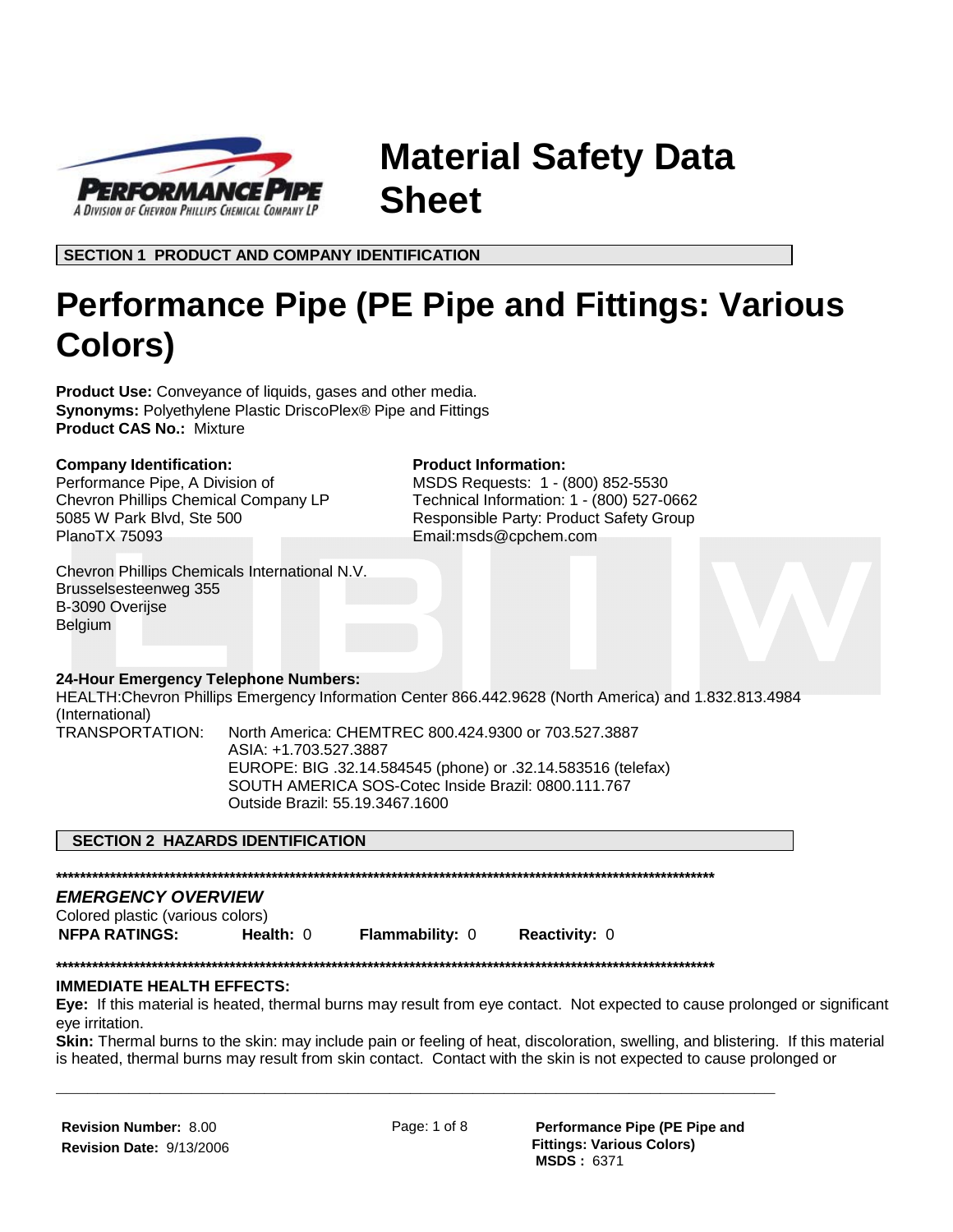significant irritation. Contact with the skin is not expected to cause an allergic skin response.

**Ingestion:** Not expected to be harmful if swallowed.

**Inhalation:** Not expected to be harmful if inhaled. If this material is heated, fumes may be unpleasant and produce nausea and irritation of the upper respiratory tract.

| <b>COMPONENT</b>                      | <b>CAS</b><br><b>NUMBER</b> | <b>AMOUNT</b>            | <b>EINECS/</b><br><b>ELINCS</b> | <b>SYM</b> | <b>R-PHRASES</b>              |
|---------------------------------------|-----------------------------|--------------------------|---------------------------------|------------|-------------------------------|
| Polyethylene                          | 9002-88-4                   | $> 96%$ weight           | <b>EXEMPT</b>                   | <b>NA</b>  | <b>NA</b>                     |
| Polyethylene Hexene<br>Copolymer      | 25213-02-9                  | $> 96%$ weight           | <b>EXEMPT</b>                   | <b>NA</b>  | <b>NA</b>                     |
| Polyethylene Butene<br>Copolymer      | 25087-34-7                  | $> 96%$ weight           | <b>NA</b>                       | <b>NA</b>  | <b>NA</b>                     |
| May Include: Carbon<br><b>Black</b>   | 1333-86-4                   | $-4%$ weight<br>$\Omega$ | 215-609-9                       | <b>NA</b>  | <b>NA</b>                     |
| May Include: Lead<br>Chromate Pigment | 1344-37-2                   | $0 - 1%$ weight          | 215-693-7                       | T, N       | R62, R50/53,<br>R40, R33, R61 |

## **SECTION 3 COMPOSITION/ INFORMATION ON INGREDIENTS**

#### **Occupational Exposure Limits:**

| Component                                    | Limit           | TWA                 | <b>STEL</b> | Ceiling / Peak | <b>Notation</b> |
|----------------------------------------------|-----------------|---------------------|-------------|----------------|-----------------|
| May Include: Carbon<br>Black                 | <b>ACGIH</b>    | $3.5$ mg/m $3$      | <b>NA</b>   | <b>NA</b>      | <b>NA</b>       |
| May Include: Carbon<br>Black                 | German MAK      | $6$ mg/m $3$        | <b>NA</b>   | <b>NA</b>      | <b>NA</b>       |
| May Include: Carbon<br>Black                 | <b>OSHA PEL</b> | $3.5$ mg/m $3$      | <b>NA</b>   | <b>NA</b>      | <b>NA</b>       |
| May Include: Lead<br><b>Chromate Pigment</b> | <b>ACGIH</b>    | .01 $mg/m3$         | <b>NA</b>   | <b>NA</b>      | <b>NA</b>       |
| May Include: Lead<br>Chromate Pigment        | German MAK      | $.1 \text{ mg/m}$ 3 | <b>NA</b>   | $\overline{4}$ | <b>NA</b>       |
| May Include: Lead<br><b>Chromate Pigment</b> | <b>OSHA SP</b>  | $.05$ mg/m $3$      | <b>NA</b>   | <b>NA</b>      | <b>NA</b>       |
| Polyethylene                                 | ACGIH           | $3$ mg/m $3$        | <b>NA</b>   | <b>NA</b>      | <b>NA</b>       |
| Polyethylene                                 | German MAK      | $6$ mg/m $3$        | <b>NA</b>   | <b>NA</b>      | <b>NA</b>       |
| Polyethylene Butene<br>Copolymer             | <b>ACGIH</b>    | Not<br>Established  | <b>NA</b>   | <b>NA</b>      | <b>NA</b>       |
| Polyethylene Hexene<br>Copolymer             | <b>ACGIH</b>    | Not<br>Established  | <b>NA</b>   | <b>NA</b>      | <b>NA</b>       |

## **SECTION 4 FIRST AID MEASURES**

**Eye:** If heated material should splash into eyes, flush eyes immediately with fresh water for 15 minutes while holding the eyelids open. Remove contact lenses, if worn. Get immediate medical attention.

**Skin:** If the hot material gets on skin, quickly cool in water. See a doctor for extensive burns. Do not try to peel the solidified material from the skin or use solvents or thinners to dissolve it. The use of vegetable oil, mineral oil, or petroleum jelly is recommended for removal of this material from the skin.

**Ingestion:** If swallowed, do not induce vomiting. Give the person a glass of water or milk to drink and get immediate medical attention. Never give anything by mouth to an unconscious person.

**Inhalation:** Move the exposed person to fresh air. If not breathing, give artificial respiration. If breathing is difficult, give oxygen. Get medical attention if breathing difficulties continue.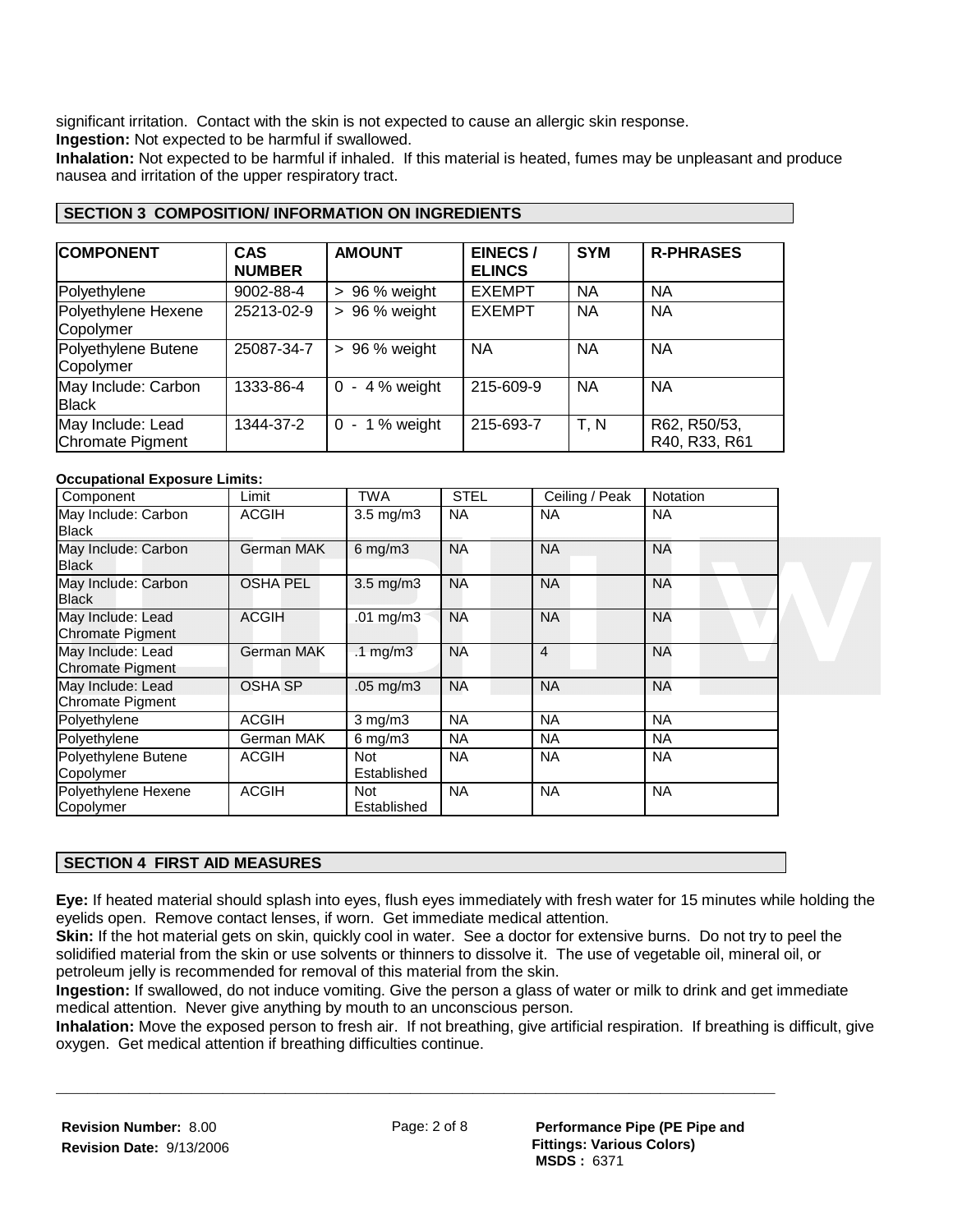### **SECTION 5 FIRE FIGHTING MEASURES**

#### **FIRE CLASSIFICATION:**

Classification (29 CFR 1910.1200): Not flammable or combustible. This material will burn although it is not easily ignited.

**NFPA RATINGS: Health:** 0 **Flammability:** 0 **Reactivity:** 0 **FLAMMABLE PROPERTIES: Flashpoint:** NA **Autoignition:** NA **Flammability (Explosive) Limits (% by volume in air): Lower:** NA **Upper:** NA

**EXTINGUISHING MEDIA:** Use water fog, foam, dry chemical or carbon dioxide (CO2) to extinguish flames.

#### **PROTECTION OF FIRE FIGHTERS:**

**Fire Fighting Instructions:** Material will not burn unless preheated. Clear fire area of all non-emergency personnel. Only enter confined fire space with full gear, including a positive pressure, NIOSH-approved, self-contained breathing apparatus. Cool surrounding equipment, fire-exposed containers and structures with water. Container areas exposed to direct flame contact should be cooled with large quantities of water (500 gallons water per minute flame impingement exposure) to prevent weakening of container structure. If possible, water should be applied as a spray from a fogging nozzle since this is a surface burning material. The application of high velocity water will spread the burning surface layer. For fires involving this material, do not enter any enclosed or confined fire space without proper protective equipment, including self-contained breathing apparatus.

**Combustion Products:** Incomplete combustion can also produce formaldehyde. Normal combustion forms carbon dioxide, water vapor and may produce carbon monoxide, original monomer, other hydrocarbons and hydrocarbon oxidation products, depending on temperature and air availability. Combustion may form: Carbon Dioxide, Carbon Monoxide

#### **SECTION 6 ACCIDENTAL RELEASE MEASURES**

**Protective Measures:** Eliminate all sources of ignition in vicinity of spilled material.

**Spill Management:** If heated material is spilled, allow it to cool before proceeding with disposal methods. **Reporting:** U.S.A. regulations may require reporting spills of this material that could reach any surface waters. Report spills to local authorities and/or the National Response Center at (800) 424-8802 as appropriate or required.

#### **SECTION 7 HANDLING AND STORAGE**

#### **READ AND OBSERVE ALL PRECAUTIONS ON PRODUCT LABEL . REFER TO PRODUCT LABEL OR MANUFACTURERS TECHNICAL BULLETINS FOR THE PROPER USE AND HANDLING OF THIS MATERIAL .**

**Precautionary Measures:** Avoid contact of heated material with eyes, skin, and clothing. Avoid breathing vapor or fumes from heated material.

**Unusual Handling Hazards:** Potentially toxic/irritating fumes may be evolved from heated material. At temperatures (>350°F, >177°C), polyethylenes can release vapors and gases, which are irritating to the mucous membranes of the eyes, mouth, throat, and lungs. These substances may include acetaldehyde, acetone, acetic acid, formic acid, formaldehyde and acrolein. Based on animal data and limited epidemiological evidence, NTP, IARC (2A), and OSHA have listed formaldehyde as a probable human carcinogen. Following all recommendations within this MSDS should minimize exposure to thermal processing emissions.

#### **SECTION 8 EXPOSURE CONTROLS/PERSONAL PROTECTION**

#### **GENERAL CONSIDERATIONS:**

Consider the potential hazards of this material (see Section 3), applicable exposure limits, job activities, and other substances in the work place when designing engineering controls and selecting personal protective equipment. If

**Revision Number:** 8.00 **Revision Date:** 9/13/2006

**\_\_\_\_\_\_\_\_\_\_\_\_\_\_\_\_\_\_\_\_\_\_\_\_\_\_\_\_\_\_\_\_\_\_\_\_\_\_\_\_\_\_\_\_\_\_\_\_\_\_\_\_\_\_\_\_\_\_\_\_\_\_\_\_\_\_\_\_\_**

Page: 3 of 8 **Performance Pipe (PE Pipe and Fittings: Various Colors) MSDS :** 6371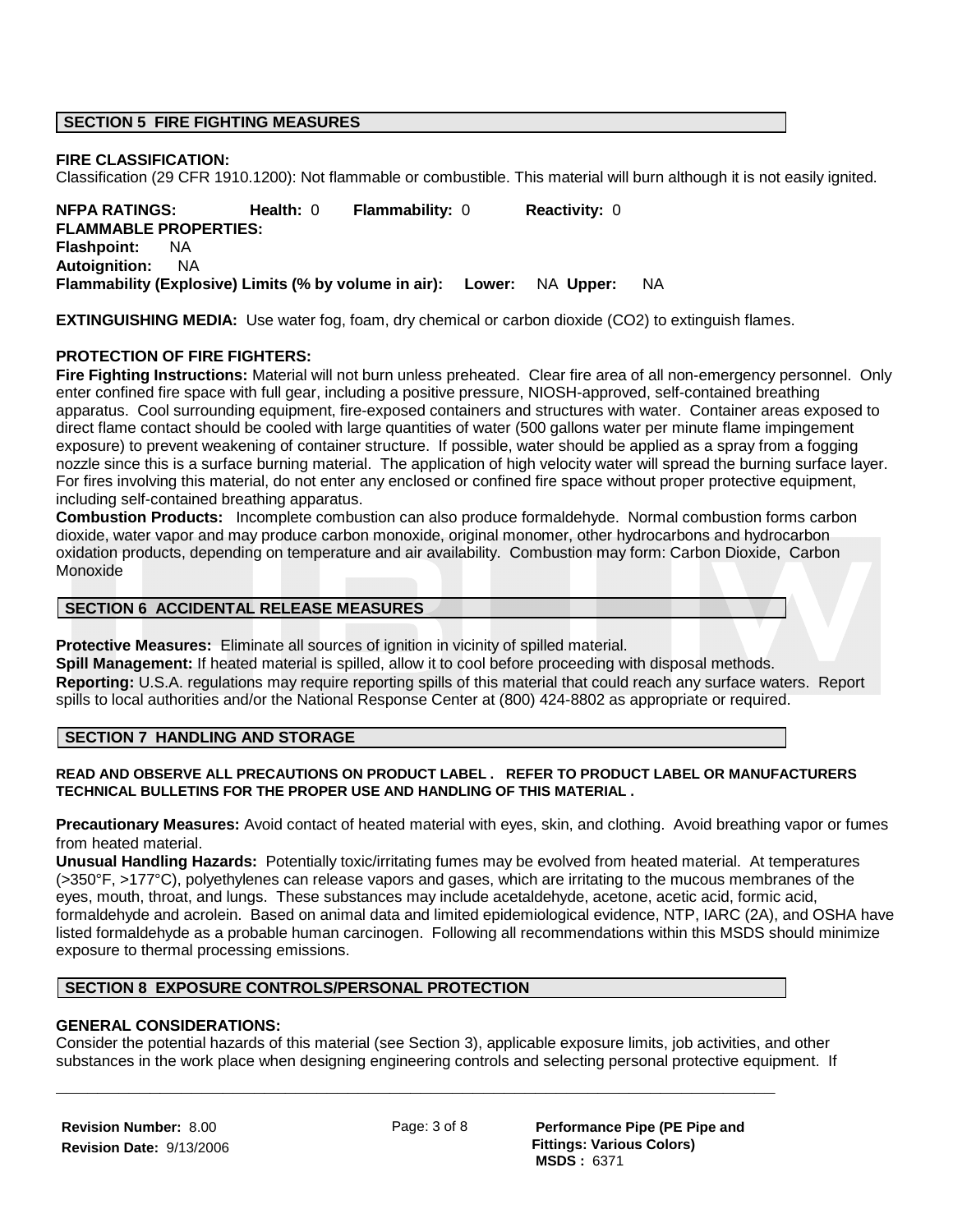engineering controls or work practices are not adequate to prevent exposure to harmful levels of this material, the personal protective equipment listed below is recommended. The user should read and understand all instructions and limitations supplied with the equipment since protection is usually provided for a limited time or under certain circumstances.

## **ENGINEERING CONTROLS:**

If heated material generates vapor or fumes, use process enclosures, local exhaust ventilation, or other engineering controls to control exposure.

## **PERSONAL PROTECTIVE EQUIPMENT:**

**Eye/Face Protection:** Wear eye protection such as safety glasses, chemical goggles, or faceshields if engineering controls or work practices are not adequate to prevent eye contact. If this material is heated, wear chemical goggles or safety glasses and a face shield.

**Skin Protection:** If this material is heated, wear insulated clothing to prevent skin contact if engineering controls or work practices are not adequate to prevent skin contact.

**Respiratory Protection:** If user operations generate harmful levels of airborne material that is not adequately controlled by ventilation, wear a NIOSH approved respirator that provides adequate protection. Use the following elements for air-purifying respirators: Organic Vapor and Formaldehyde.

#### **Occupational Exposure Limits:**

| Component                          | Limit          | <b>TWA</b>           | <b>STEL</b> | Ceiling / Peak | <b>Notation</b> |
|------------------------------------|----------------|----------------------|-------------|----------------|-----------------|
| May Include: Carbon Black          | ACGIH          | $3.5 \text{ mg/m}$   | <b>NA</b>   | <b>NA</b>      | <b>NA</b>       |
| May Include: Carbon Black          | German MAK     | $6 \text{ mg/m}$ 3   | <b>NA</b>   | <b>NA</b>      | <b>NA</b>       |
| May Include: Carbon Black          | OSHA PEL       | $3.5 \text{ mg/m}$   | <b>NA</b>   | <b>NA</b>      | <b>NA</b>       |
| May Include: Lead Chromate Pigment | ACGIH          | $.01 \text{ mg/m}$ 3 | <b>NA</b>   | <b>NA</b>      | <b>NA</b>       |
| May Include: Lead Chromate Pigment | German MAK     | .1 $mq/m3$           | NA          | 4              | <b>NA</b>       |
| May Include: Lead Chromate Pigment | <b>OSHA SP</b> | $.05 \text{ mg/m}$ 3 | <b>NA</b>   | <b>NA</b>      | <b>NA</b>       |
| Polyethylene                       | ACGIH          | $3 \text{ mg/m}$     | NA          | <b>NA</b>      | <b>NA</b>       |
| Polyethylene                       | German MAK     | $6 \text{ mg/m}$ 3   | NA          | <b>NA</b>      | <b>NA</b>       |
| Polyethylene Butene Copolymer      | <b>ACGIH</b>   | Not Established      | <b>NA</b>   | <b>NA</b>      | <b>NA</b>       |
| Polyethylene Hexene Copolymer      | <b>ACGIH</b>   | Not Established      | <b>NA</b>   | <b>NA</b>      | <b>NA</b>       |

# **SECTION 9 PHYSICAL AND CHEMICAL PROPERTIES**

**Appearance and Odor:** Colored plastic (various colors) **Autoignition:** NA **Boiling Point:** NA **Density:** 0.91 - 0.97 g/cm3 **Evaporation Rate:** NDA **Flammability (Explosive) Limits (% by volume in air): Lower:** NA **Upper:** NA **Flashpoint:** NA **Molecular Formula:** Mixture **Molecular Weight:** NDA **Melting Point:** 100°C (212°F) - 135°C (275°F) **Octanol / Water Partition Coefficient: log-Kow:** NDA **pH:** NA **Pour Point:** NDA **Solubility (in water):** Insoluble in water. **Specific Gravity:** 0.91 - 1.02 **Vapor Pressure:** NA **Vapor Density (AIR=1):** NA **Viscosity:** NDA **Percent Volatile:** NDA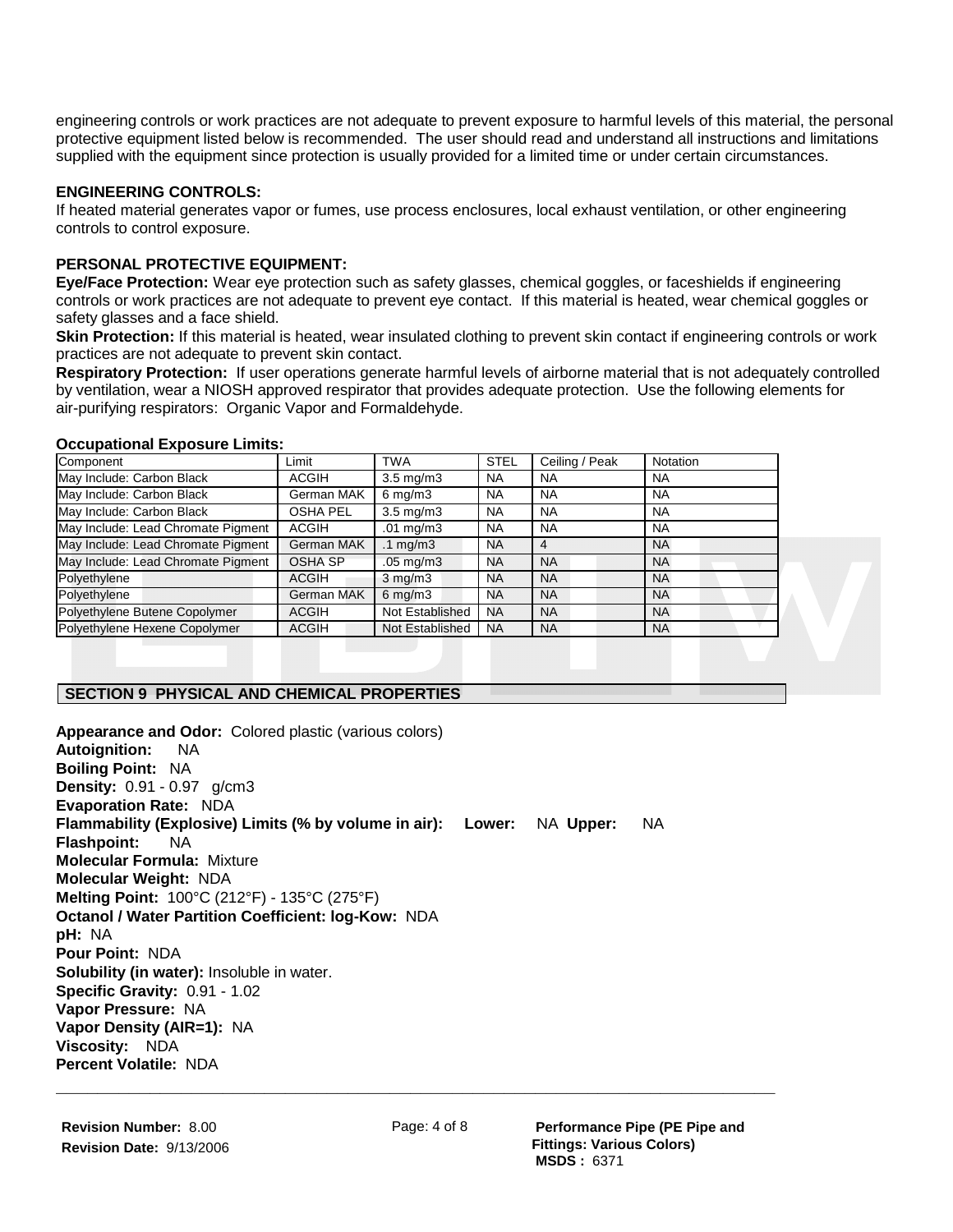## **SECTION 10 STABILITY AND REACTIVITY**

**Chemical Stability:** This material is considered stable under normal ambient and anticipated storage and handling conditions of temperature and pressure.

**Conditions to Avoid:** heating above recommended processing temperature **Incompatibility With Other Materials:** None. **Hazardous Decomposition Products:** Carbon Oxides. **Hazardous Polymerization:** Hazardous polymerization will not occur.

## **SECTION 11 TOXICOLOGICAL INFORMATION**

## **IMMEDIATE HEALTH EFFECTS:**

**Acute Oral Toxicity:** LD50 / not known **Acute Dermal Toxicity:** LD50 / not known **Acute Inhalation Toxicity:** LC50 / not known

**Eye Irritation:** Polyethylene:This material is not expected to be irritating to the eyes. **Skin Irritation:** This material is not expected to be irritating to the skin. **Sensitization:** Dermal - not a sensitizer / human

## **ADDITIONAL TOXICOLOGY INFORMATION:**

This product contains POLYMERIZED OLEFINS.

During thermal processing (>350°F, >177°C) polyolefins can release vapors and gases (aldehydes, ketones and organic acids) which are irritating to the mucous membranes of the eyes, mouth, throat, and lungs. Generally these irritant effects are all transitory. However, prolonged exposure to irritating off-gases can lead to pulmonary edema. Formaldehyde (an aldehyde) has been classified as a probable human carcinogen by NTP, IARC (2A), and OSHA based on animal data and limited epidemiological evidence. Pigments containing carbon black, lead chromate, nickel, antimony,or titanium compounds may have been incorporated into this product. The International Agency for Research on Cancer (IARC) has classified carbon black as a Group 2B carcinogen (possibly carcinogenic to humans) based on sufficient evidence in animals and inadequate evidence in humans. However, the pigments in this product are bound in a polymer matrix which severely limits its extractability, bioavailability and toxicity. The lead chromate pigment is also silica-encapsulated as well as bound in the polymer matrix. None of these pigments is likely to cause adverse health effects under recommended conditions of use.

## **SECTION 12 ECOLOGICAL INFORMATION**

## **ECOTOXICITY:**

This material is not expected to be harmful to aquatic organisms.

#### **ENVIRONMENTAL FATE:**

This material is not expected to be readily biodegradable.

## **SECTION 13 DISPOSAL CONSIDERATIONS**

Use material for its intended purpose or recycle if possible. This material as manufactured is a non hazardous waste but may be contaminated upon use. If this material must be discarded, depending on its use and application, it may meet the criteria of a hazardous waste as defined by the US EPA under RCRA (40 CFR 261) or other State and local regulations. Measurement of certain physical properties and analysis for regulated components may be necessary to make accurate determinations. If this material is subsequently classified as a hazardous waste, federal law requires disposal at a permitted hazardous waste disposal facility.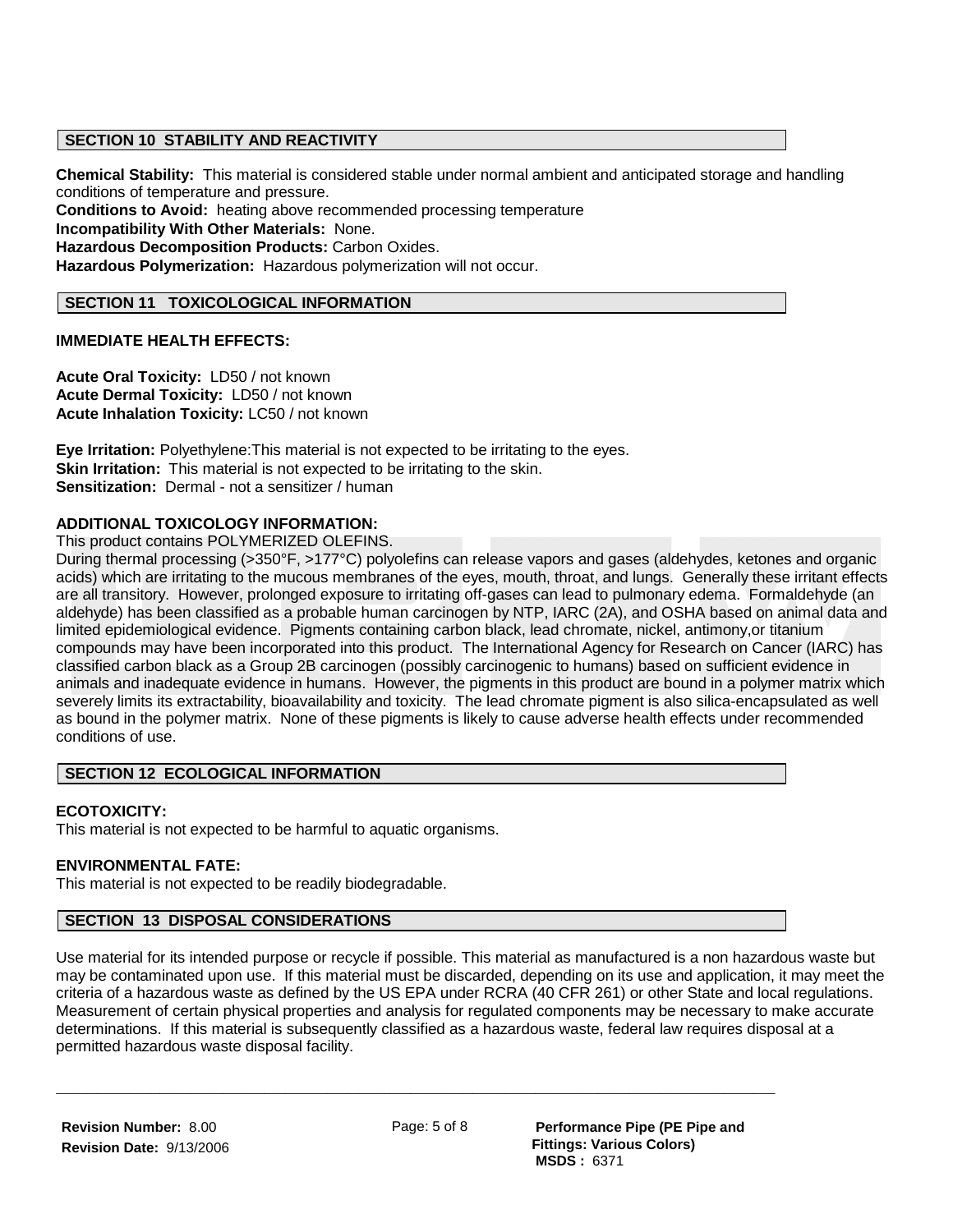## **SECTION 14 TRANSPORT INFORMATION**

The shipping descriptions shown here are for bulk shipments only, and may not apply to shipments in non-bulk packages (see regulatory definition). Consult the appropriate domestic or international mode- specific and quantity- specific Dangerous Goods Regulations for additional shipping description requirements (e.g., technical name or names, etc.) Therefore, the information shown here, may not always agree with the bill of lading shipping description for the material. Flashpoints for the material may vary slightly between the MSDS and the bill of lading.

## **Shipping Descriptions per regulatory authority.**

### **US DOT**

NOT REGULATED AS A HAZARDOUS MATERIAL OR DANGEROUS GOODS FOR TRANSPORTATION

#### **ICAO / IATA**

NOT REGULATED AS A HAZARDOUS MATERIAL OR DANGEROUS GOODS FOR TRANSPORTATION

#### **IMO / IMDG**

NOT REGULATED AS A HAZARDOUS MATERIAL OR DANGEROUS GOODS FOR TRANSPORTATION

#### **RID / ADR**

NOT REGULATED AS A HAZARDOUS MATERIAL OR DANGEROUS GOODS FOR TRANSPORTATION

| <b>SECTION 15 REGULATORY INFORMATION</b>                                                                                                                                                                                                                                                                        |                                                                                                                                                                                                                                                                                                                                                  |                                                                                                                                                                                                                                                                                                                                                                                   |  |  |  |  |
|-----------------------------------------------------------------------------------------------------------------------------------------------------------------------------------------------------------------------------------------------------------------------------------------------------------------|--------------------------------------------------------------------------------------------------------------------------------------------------------------------------------------------------------------------------------------------------------------------------------------------------------------------------------------------------|-----------------------------------------------------------------------------------------------------------------------------------------------------------------------------------------------------------------------------------------------------------------------------------------------------------------------------------------------------------------------------------|--|--|--|--|
| SARA 311/312 CATEGORIES:<br>Immediate (Acute) Health Effects:<br>1.<br>Delayed (Chronic) Health Effects:<br>2.<br>Fire Hazard:<br>3.<br>Sudden Release of Pressure Hazard:<br>4.<br>Reactivity Hazard:<br>5.                                                                                                    |                                                                                                                                                                                                                                                                                                                                                  | <b>NO</b><br>NO <sub>1</sub><br><b>NO</b><br>NO <sub>1</sub><br><b>NO</b>                                                                                                                                                                                                                                                                                                         |  |  |  |  |
| <b>REGULATORY LISTS SEARCHED:</b>                                                                                                                                                                                                                                                                               |                                                                                                                                                                                                                                                                                                                                                  |                                                                                                                                                                                                                                                                                                                                                                                   |  |  |  |  |
| $01 = CA$ Prop 65<br>$02 = LA RTK$<br>$03 = MA$ RTK<br>04 = MN Hazardous Substance<br>$05 = NJ$ RTK<br>$06 = PA$ RTK<br>$07 = -$<br>$08 = -$<br>$09 = CWA$ Section 311<br>10 = DOT Marine Pollutant<br>$11 = FDA 172$<br>$12 = FDA 173$<br>$13 = FDA 174$<br>$14 = FDA 175$<br>$15 = FDA 176$<br>$16 = FDA 177$ | $17 =$ FDA 178<br>$18 =$ FDA 179<br>$19 =$ FDA 180<br>$20 = FDA 181$<br>$21 = FDA 182$<br>$22 = FDA 184$<br>$23 = FDA 186$<br>$24 = FDA 189$<br>$25 = IARC$ Group 1<br>$26 = IARC$ Group $2A$<br>$27 = IARC$ Group 2B<br>$28 = IARC$ Group 3<br>$29 = IARC$ Group 4<br>30 = NTP Carcinogen<br>31 = OSHA Carcinogen<br>32 = OSHA Highly Hazardous | $33 = -$<br>$34 = -$<br>$35 = -$<br>$36 = -$<br>$37 = SARA Section 302$<br>$38 =$ SARA Section 313<br>$39 = TSCA 12 (b)$<br>$40 = TSCA Section 4$<br>$41 = TSCA Section 5(a)$<br>42 = TSCA Section 8(a) CAIR<br>43 = TSCA Section 8(a) PAIR<br>$44 = TSCA Section 8(d)$<br>$45 = WHIMS - IDL$<br>46 = Germany D TAL<br>47 = Germany WKG<br>$48 = DEA List 1$<br>$49 = DEA List 2$ |  |  |  |  |

**\_\_\_\_\_\_\_\_\_\_\_\_\_\_\_\_\_\_\_\_\_\_\_\_\_\_\_\_\_\_\_\_\_\_\_\_\_\_\_\_\_\_\_\_\_\_\_\_\_\_\_\_\_\_\_\_\_\_\_\_\_\_\_\_\_\_\_\_\_**

Page: 6 of 8 **Performance Pipe (PE Pipe and Fittings: Various Colors) MSDS :** 6371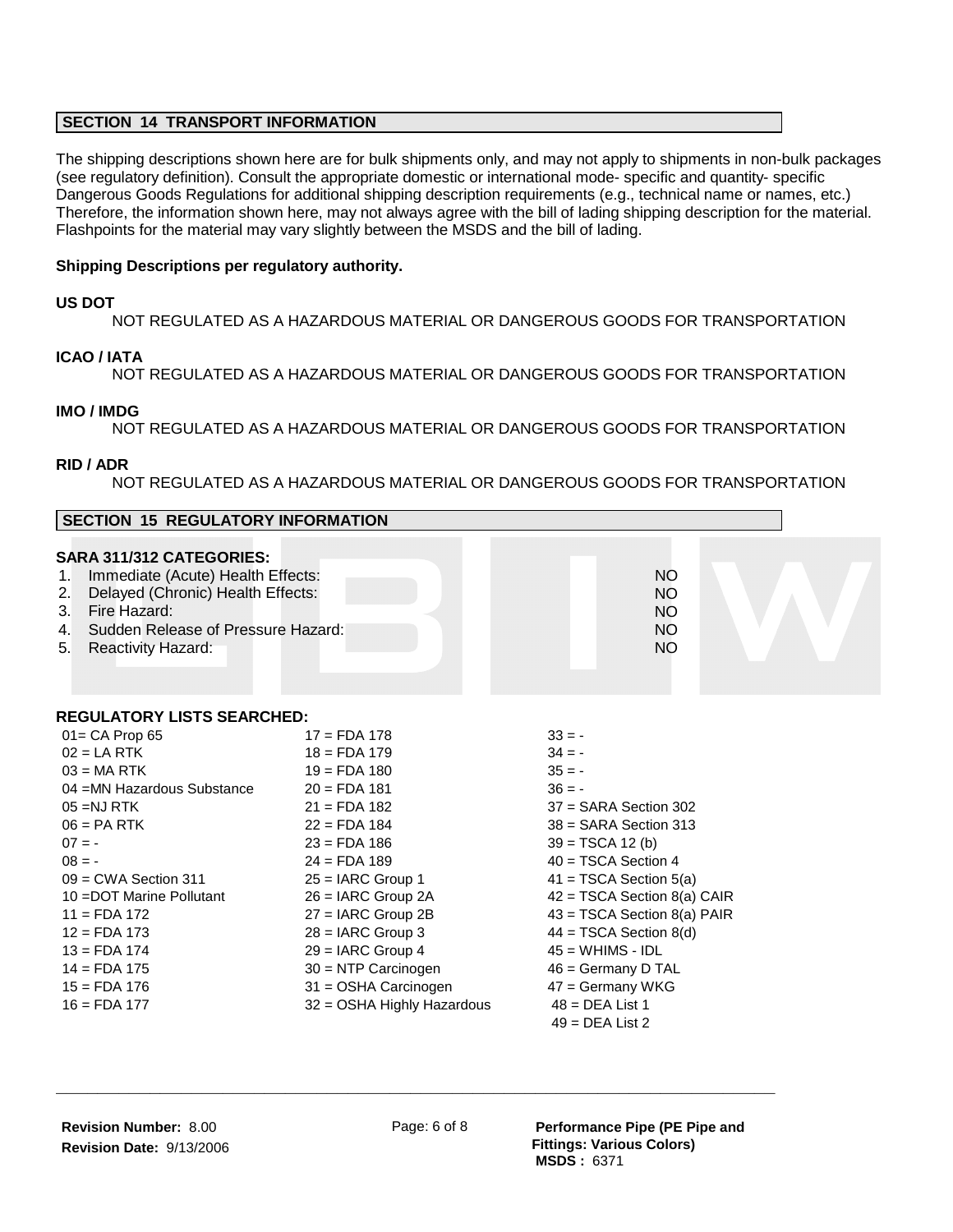#### **The following components of this material are found on the regulatory lists indicated.**

| Polyethylene                       |                                           |
|------------------------------------|-------------------------------------------|
| May Include: Carbon Black          | 1, 3, 4, 5, 6, 27, 45                     |
| May Include: Lead Chromate Pigment | 1, 3, 4, 5, 6, 25, 26, 30, 38, 39, 45, 46 |

#### **WHMIS CLASSIFICATION:**

This product is not considered a controlled product according to the criteria of the Canadian Controlled Products Regulations.

#### **CHEMICAL INVENTORY LISTINGS:**

| <b>AUSTRALIA</b>      | NO - Exempt (AUS)           |
|-----------------------|-----------------------------|
| <b>CANADA</b>         | NO - Exempt (DSL/NDSL)      |
| <b>CHINA</b>          | NO - Exempt (IECSC)         |
| <b>EUROPEAN UNION</b> | NO - Exempt (EINECS/ELINCS) |
| <b>JAPAN</b>          | NO - Exempt (ENCS)          |
| <b>KOREA</b>          | NO - Exempt (ECL)           |
| <b>PHILIPPINES</b>    | NO - Exempt (PICCS)         |
| <b>UNITED STATES</b>  | NO - Exempt (TSCA)          |
|                       |                             |

## **EU LABELING:**

**Symbols:** 

NA - Not Applicable

#### **SECTION 16 OTHER INFORMATION**

**NFPA RATINGS:** Health: 0 Flammability: 0 Reactivity: 0 Special: NA

(0-Least, 1-Slight, 2-Moderate, 3-High, 4-Extreme, PPE:- Personal Protection Equipment Index recommendation, \*- Chronic Effect Indicator). These values are obtained using the guidelines or published evaluations prepared by the National Fire Protection Association (NFPA).

**REVISION STATEMENT:** This revision updates all sections of the MSDS please review.

## **ABBREVIATIONS THAT MAY HAVE BEEN USED IN THIS DOCUMENT:**

| <b>TLV</b>       | - Threshold Limit Value                                                  | TWA         | - Time Weighted Average                          |
|------------------|--------------------------------------------------------------------------|-------------|--------------------------------------------------|
| <b>STEL</b>      | - Short-term Exposure Limit                                              | PEL.        | - Permissible Exposure Limit                     |
| <b>ACGIH</b>     | - American Conference ofGovernment<br>Industrial Hygienists              | <b>OSHA</b> | - Occupational Safety & Health<br>Administration |
| <b>NIOSH</b>     | - National Institute for Occupational<br>Safety & Health                 | <b>NFPA</b> | - National Fire Protection Agency                |
| <b>WHMIS</b>     | - Workplace Hazardous Materials<br><b>Information System</b>             | <b>IARC</b> | - Intl. Agency for Research on Cancer            |
| <b>EINECS</b>    | - European Inventory ofexisting<br><b>Commercial Chemical Substances</b> | <b>RCRA</b> | - Resource Conservation Recovery Act             |
| <b>SARA</b>      | - Superfund Amendments and<br>Reauthorization Act.                       | <b>TSCA</b> | - Toxic Substance Control Act                    |
| EC <sub>50</sub> | - Effective Concentration                                                | LC50        | - Lethal Concentration                           |
| LD50             | - Lethal Dose                                                            | <b>CAS</b>  | - Chemical Abstract Service                      |
| <b>NDA</b>       | - No Data Available                                                      | NA.         | - Not Applicable                                 |
| $\leq$           | - Less Than or Equal To                                                  | $>=$        | - Greater Than or Equal To                       |
|                  |                                                                          |             |                                                  |